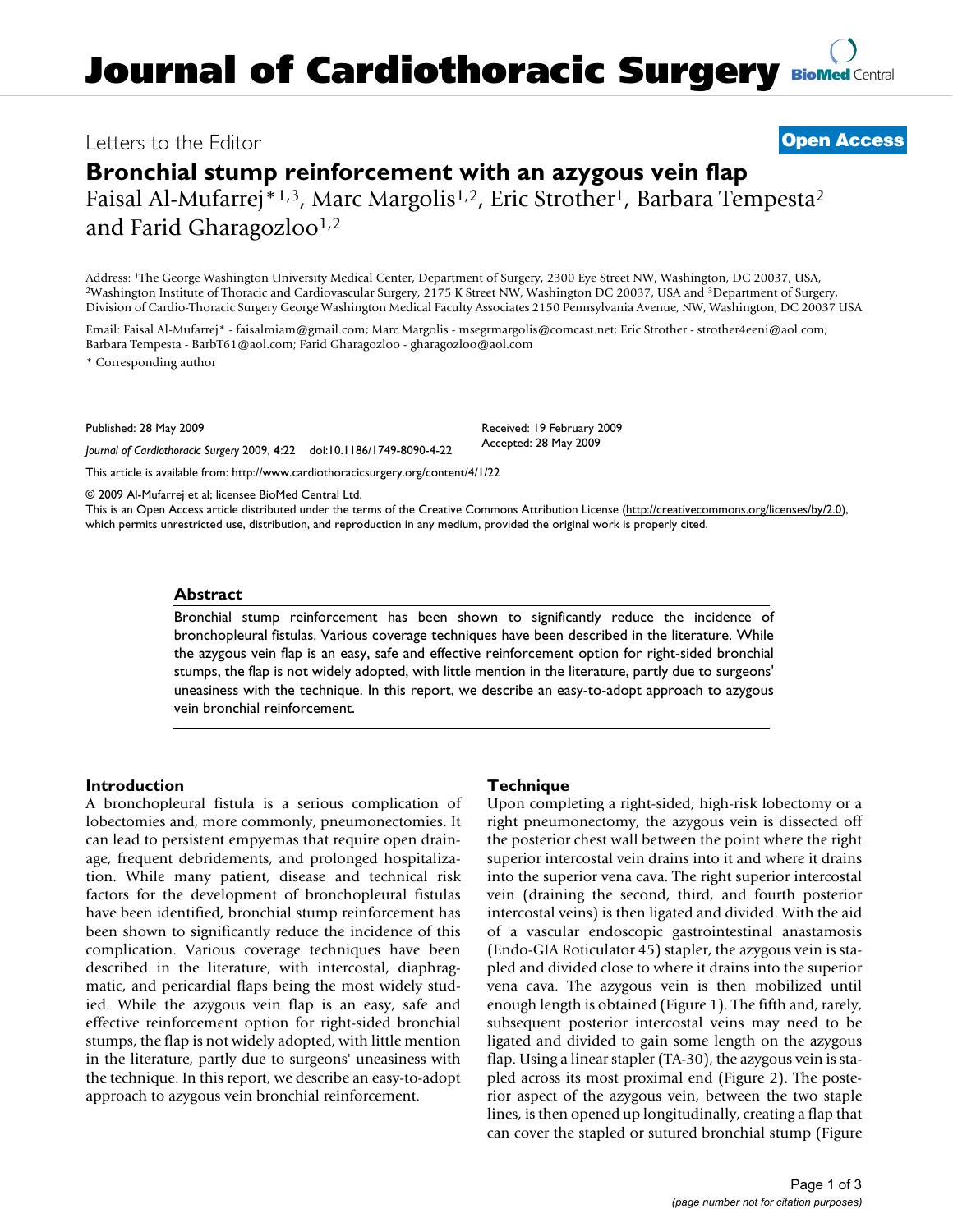

**Figure 1 Dissection, distal stapling/division, and mobilization of azygous vein**.

3). Finally, the flap is secured over the bronchial stump with simple, interrupted No. 0000 PDS sutures (Figure 4).

# **Discussion**

A post-pneumonectomy or post-lobectomy bronchial stump fistula is a serious complication with a reported incidence between 0 and 12% [1]. Several risk factors for the development of bronchopleural fistulas have been identified. The incidence is higher after surgery for benign disease and after pneumonectomies (especially rightsided ones). A fistula is more likely with lower pre-operative FEV1 and DLco, with increased intravenous fluid in the first 12 hours, and with blood transfusions. Bronchial stump closure with staples seems to be protective against bronchopleural fistulas when compared with suture closure [2].



**Figure 3 Posterior, longitudinal opening of distal vein and creation of flap**.

Furthermore, studies suggest that bronchial stump reinforcement with viable tissue is prophylactic against the development of bronchopleural fistulas [2,3]. Because the stump closes by callous formation on its serosal surface, the flap greatly accelerates healing. Various coverage techniques have been described in the literature. Intercostal and diaphragmatic muscle flaps are probably the two best described stump reinforcement techniques [1,3,4]. While stump reinforcement may protect against bronchopleural fistulas, the use of muscle flap reinforcement seems to increase blood loss, chest-tube volume, and pain score after surgery when compared to conventional pneumonectomies [5]. Comparing the various muscle flap tech-



**Figure 2 Proximal stapling of azygous vein**.



**Figure 4 Securing the azygous vein flap to the bronchial stump**.